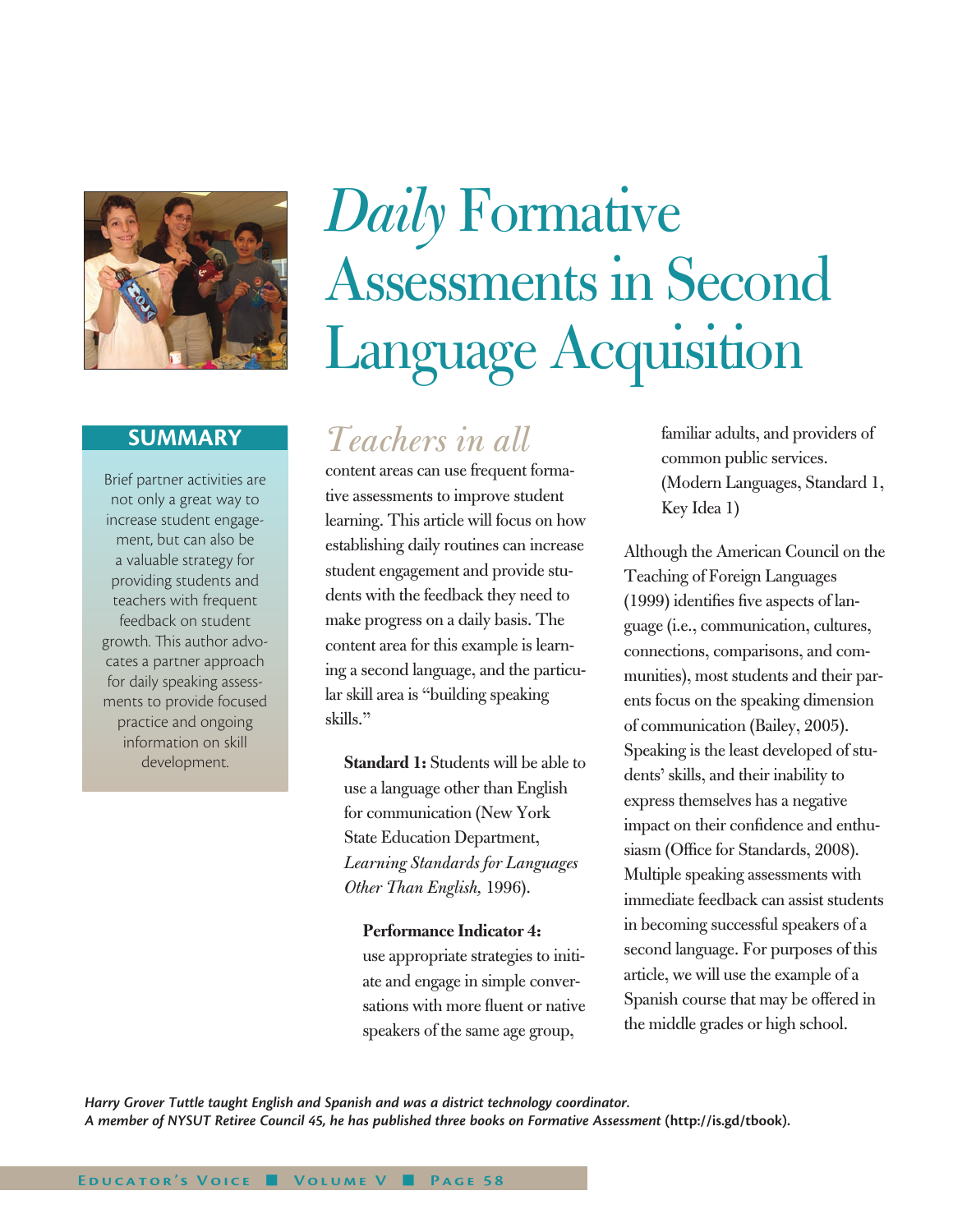## **Harry Grover Tuttle NYSUT Retiree Council 45**

## **Spontaneous Speaking Assessments**

Early in the Spanish course, students complete several spontaneous speaking assessments as pre-tests to establish a speaking skill baseline. In this activity, students are not provided preparation time. They are presented with a topic or an image and are asked to begin speaking in Spanish. For example:

- Lily is shown a picture of a party and talks about it in Spanish for one minute while her partner, Rowan, counts the number of sentences she says that are "meaningful, appropriate, and comprehensible." The teacher has modeled the difference between meaningful and non-meaningful, appropriate and not appropriate, and comprehensible and incomprehensible, and the students have practiced discerning these criteria for success.
- Students reverse roles, and Rowan is shown a picture of a restaurant. Lily counts the number of sentences he says that are meaningful, appropriate, and comprehensible.

As would be expected in a diverse classroom, there is a range of skill levels. Lily starts the year with a response of three simple sentences related to the topic of a party, such as:

"There is a boy. There is a girl. The boy talks."

Rowan is not able at this point to speak spontaneously about the picture he is shown. This provides the teacher with important information to guide further instruction.

The teacher sets the following Instructional Target:

"Students will speak spontaneously about an unexpected (but familiar) topic for one minute using sentences that are meaningful, appropriate, and comprehensible."

In order to help students meet the instructional target, the teacher has the students practice different "language functions" that cross topics and situations. NYSED *Learning Standards for Languages Other Than English* (1996) include language functions in Standard 1 for Modern Languages (Key Idea 1 under Checkpoint A):

*continued on following page*

When students in-class formative assessments, immediate feedback. have to wait until the unit or until the mid-semester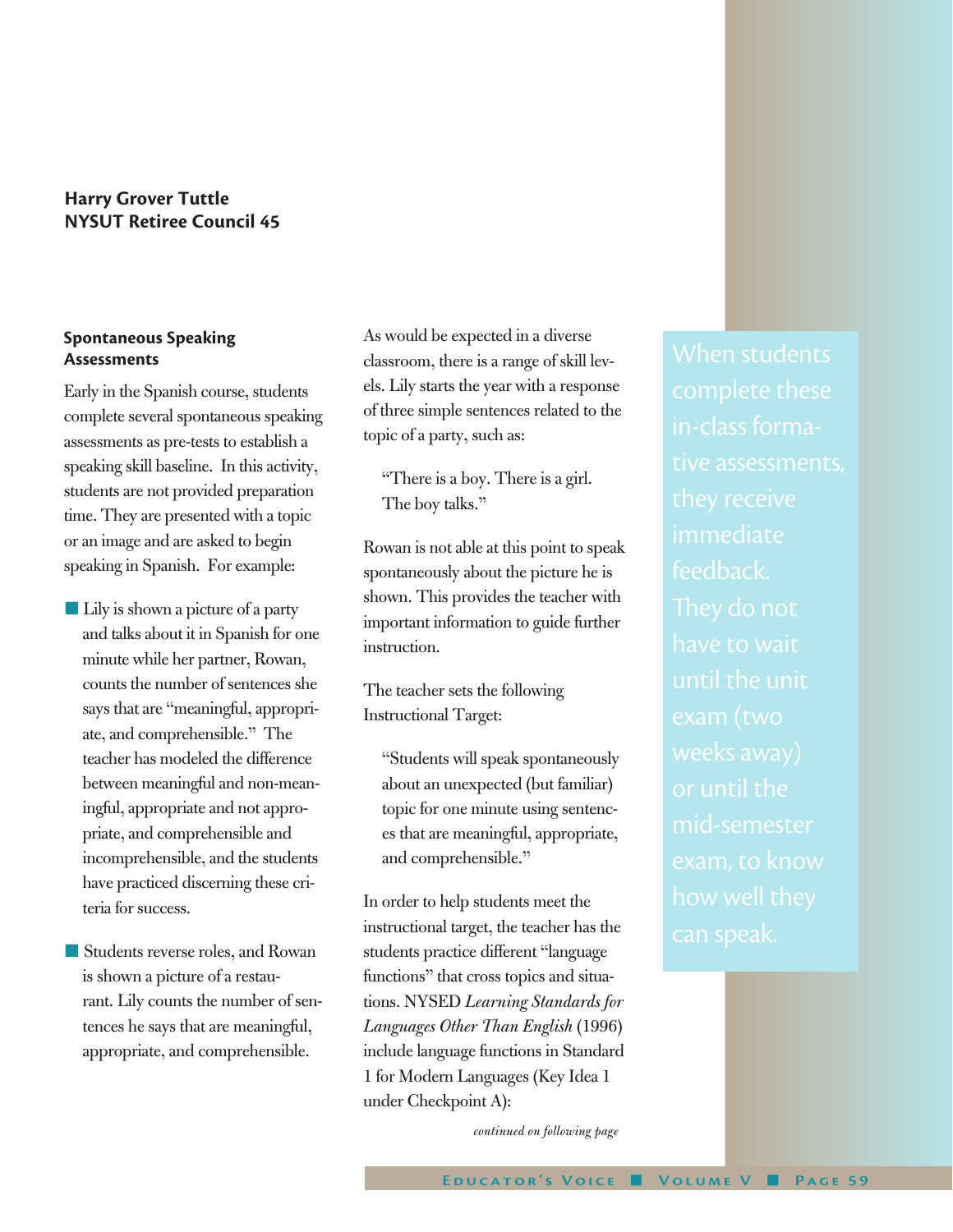## *Daily* Formative Assessments in Second Language Acquisition

More importantly, since the listening partners are not thinking about what they will say next in the conversation, they can focus carefully on the speakers' sentences.

- $\blacksquare$  socializing,
- **n** providing and acquiring information,
- $\blacksquare$  expressing personal feelings and opinions, and
- n getting others to adopt a course of action.

To assist them in building their skill with these functions, students are asked to use them across multiple topics. For example, students may explain their *preference* for a certain store in the mall (**topic**). Likewise, they may *ask for information* about a new store (**topic**).

Even though this activity is designed for partners, a back-and-forth conversation is not the goal at this point. The teacher has the students speak individually on a topic so their partners do not limit their practice opportunity (Tuttle & Tuttle, 2012). In a conversation, the responding partner's speed of response, inappropriate answer, or incorrect grammar usage can cause the original speaker to lose focus. For example, when Roberta and Tom have a conversation about movies, Tom is not able to quickly answer Roberta's question: "What type of movie is [Choice A]?" She waits, then asks a different question. If Roberta were not waiting and losing focus, she may have expressed herself with greater detail regarding movies. Therefore, although students work with a partner, only one student speaks during each part of the oral assessment.

More importantly, since the listening partners are not thinking about what they will say next in the conversation, they can focus carefully on the speakers' sentences. The partners record the number of spoken sentences that met the criteria of being meaningful, appropriate, and comprehensible. After the first student in each pair speaks for a minute, the partner tells them how many sentences meet the criteria and offers additional sentences or topics to talk about. For example:

- **n** James narrates about his family vacation.
- **Kim responds with formative** feedback: "You said five sentences. You describe the lake. *Where is the lake? What is the weather like? What else do you do at the lake?*"
- **n** James records these suggestions. As an improvement strategy, James answers these questions so that he increases not only the quantity but the quality of what he can narrate about his family vacation.
- **n** Students reverse roles, and Kim talks about a different situation while James counts Kim's sentences.
- **n** James reports the number of sentences to Kim and provides her with suggestions for expanding on her topic.

When students complete these in-class formative assessments, they receive immediate feedback (Tuttle, 2009). They do not have to wait until the unit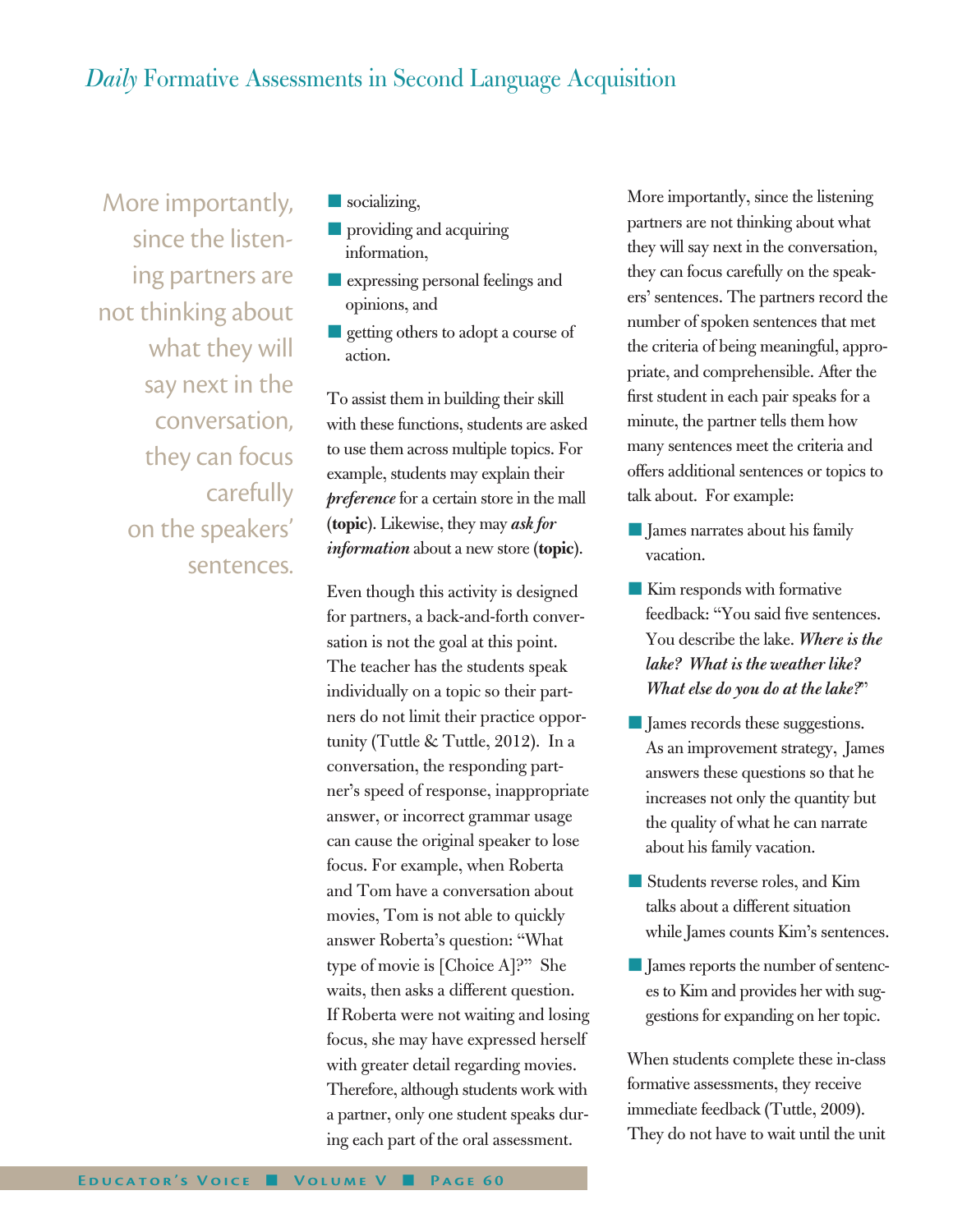exam (two weeks away) or until the mid-semester exam, to know how well they can speak. Using this process, the students complete speaking assessments during each class (albeit informal and at times imperfect) and they also receive feedback on how to improve. Their speaking abilities can grow on a *daily* basis.

Through the use of peer assessment, the teacher can multiply the number of students assessed during each class (Tuttle & Tuttle, 2012). If the educator were to spend 1 minute on assessing each student's speaking skills and a half minute providing feedback to each of his or her 26 students, the teacher would spend 39 minutes of the class. However, if students assess each other, the assessment takes only *3* minutes for each student in a pair to speak and to receive feedback. In 3 minutes, all 26 students have been assessed.

Since each speaking assessment only takes 3 minutes of class, the teacher has the students complete more than one speaking assessment during a class. Within a 6-minute time period, the teacher can involve the students in two different speaking assessments. For example, during a unit on *free time activities,* the teacher has the students complete an assessment focusing on:

**n** *Asking questions* about an upcoming concert, and

## **Explaining their opinion regarding** why the local team will or will not win the championship.

In this way, the teacher is able to assess different language functions during each class. Within the time frame of four classes, the teacher can assess eight different language functions. At specific intervals, the teacher can record these data by language function, and enter the data into a spreadsheet for analysis. This allows the opportunity to review student strengths and weaknesses. As the teacher looks over the data from the students' formative assessments, she or he can then modify instruction to address specific language functions that require reteaching or additional practice.

During this reteaching, the teacher focuses on instructional strategies that will directly and immediately address specific functions. Students select which new strategy or strategies they want to use. For example, they can select from the following strategies for "elaborating on a topic" (Tuttle & Tuttle, 2012):

**Fill in the Blank:** Student is asked to use the following guide to create detailed sentences by substituting different words in each slot. For example:

 $\Box$  "At (time)

 $I$  (action) in (place)



*continued on following page*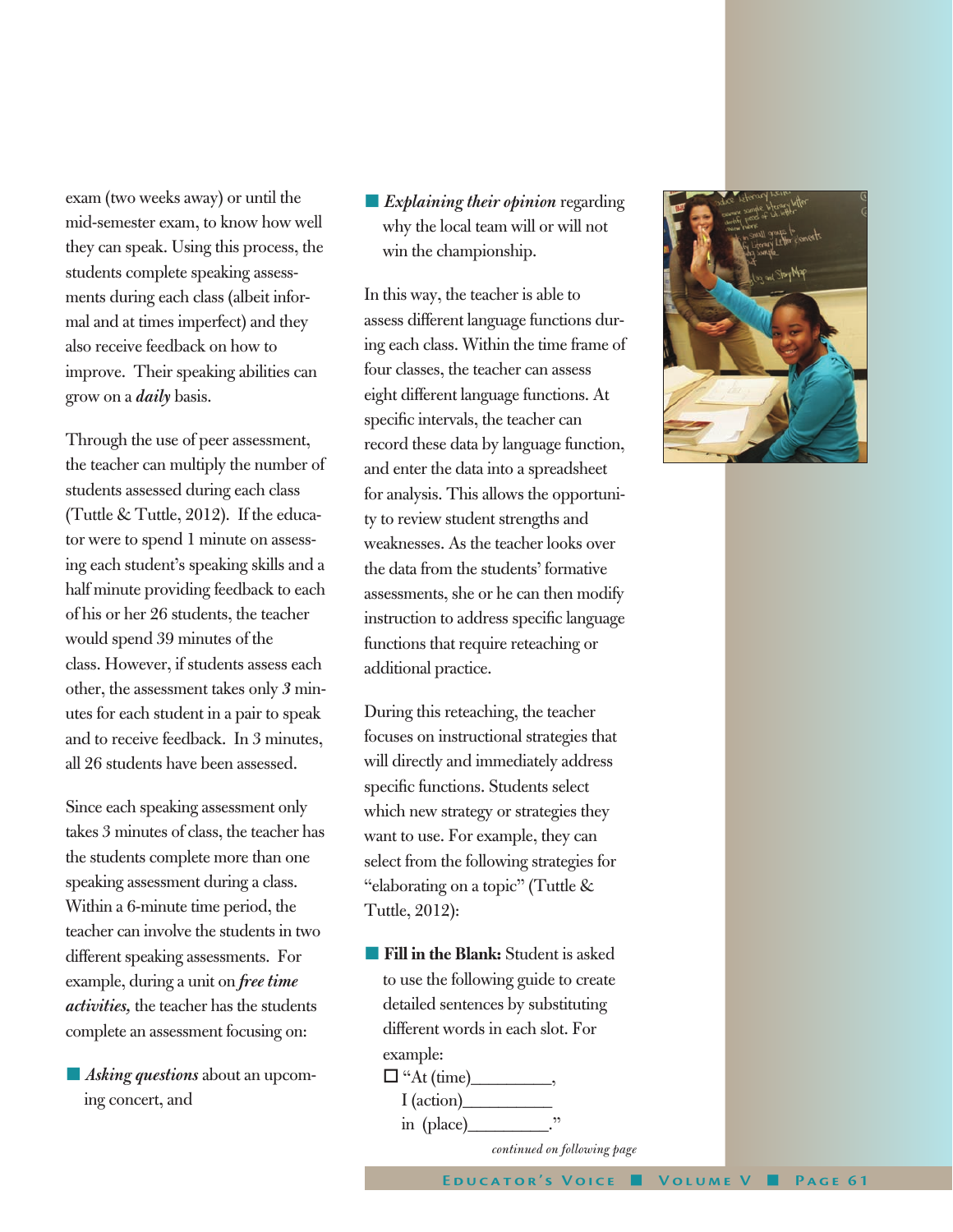## *Daily* Formative Assessments in Second Language Acquisition



 $\Box$  "At six o'clock, I wash in the bathroom."  $\Box$  "At seven o'clock, I eat in the kitchen."

**n** Ask the 5 Ws — Plus Which and **How:** Student is directed to address a topic and ask: Who, What, Where, When, Why, Which, and How. For example, the topic is "the neighborhood":  $\Box$  (Who?) The tall man lives here.  $\Box$  (What?) He drives a blue car.  $\Box$  (How?) He goes fast.

■ Use a Different Action (Verb) in **each Sentence:** Student is asked to think about as many actions as possible related to the topic, and then develop sentences. For example, the topic is "the neighborhood":  $\Box$  drive

- $\Box$  play
- $\square$  paint
- **Zoom In:** Student is asked to start broadly with a topic and then pick something or someone to "zoom in on" to give focus and details.

After the students select a strategy, they practice it with a partner. For example:

■ Sarah selects the strategy of *zooming in* and practices this strategy for the topic of describing her family. Sarah brings a family picture to class or uses her phone to show a picture of her family.

- She *zooms in* on one family member, her father, and provides basic information about him such as his physical description, age, household activities, favorite foods, sports or physical activities.
- She *zooms in* on another family member, and repeats the above.

After several practices, she feels comfortable using this strategy for elaboration. She increases the amount and breadth of information she can offer for different topics.

### **Planned Speaking Assessments**

Speaking skills are assessed in multiple ways. Students also engage in *planned speaking* assessments. Here, they receive a topic and a function, plan out what they want to say and practice speaking before the assessment. For example, the student is asked to complete the following steps:

- **n** Describe what they used to do to celebrate their birthday at age 5.
- Go to the Voki site (*http://voki*. *com*). Voki is a program to create speaking avatars (i.e., a graphical representation of the user, such as a businessperson or a dog). They record their voice. Students report that they often re-record themselves several times to improve their quality of speaking.